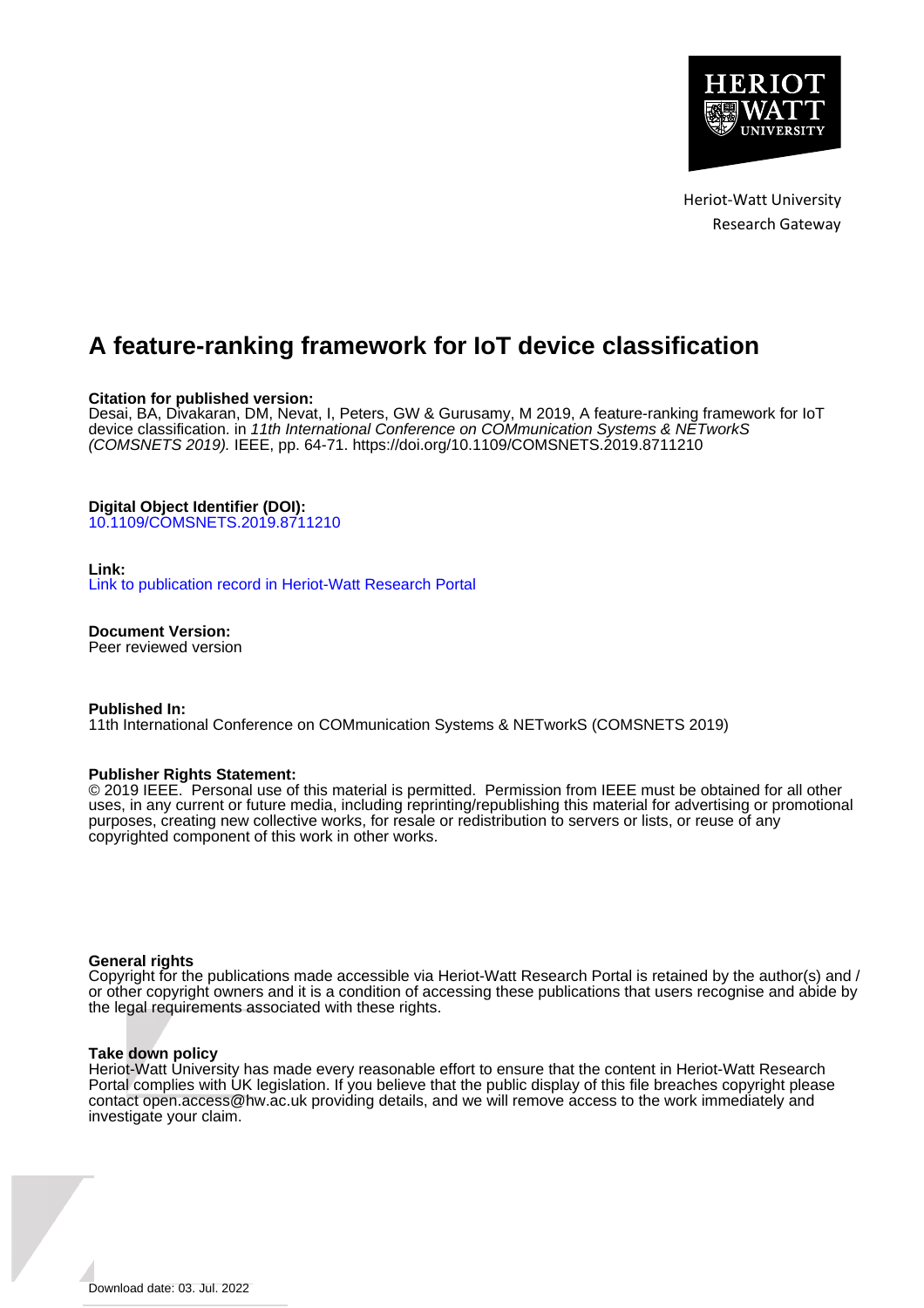# A feature-ranking framework for IoT device classification

Bharat Atul Desai Singapore University of Technology and Design Singapore bharat atul@mymail.sutd.edu.sg

Dinil Mon Divakaran Cyber Security R&D, Singtel Singapore dinil.divakaran@singtel.com

Ido Nevat TUMCREATE Singapore ido.nevat@tum-create.edu.sg

Gareth W. Peters Department of Actuarial Mathematics and Statistics Heriot-Watt University, Edinburgh, UK garethpeters78@gmail.com

*Abstract*—IoT market is rapidly changing the cyber threat landscape. The challenges to security and privacy arise not only because IoT devices are large in number, but also because IoT devices are heterogeneous in type and functionality. Machine learning algorithms are attractive methods to solve various problems such as device identification, anomaly detection, and attack detection. Often, all available features extracted from network traffic are fed as input to train the models, which in practice is not regarded as the best approach. Associated with features are different kinds of cost, such as costs for obtaining the data, extracting and storing features, compute resources to run a model with high dimensional features, etc. Instead, if a smaller set of features could achieve performance close to that obtained with all features, that might help to reduce cost as well as to make better interpretation of results. In this work, we address the problem of selecting features extracted from IoT network traffic, based on the utility of a feature in achieving the goal of the machine learning models. We develop a unifying framework of fundamental statistical tests for ranking features. We specifically consider the use case of IoT device classification, and demonstrate the effectiveness of our framework by evaluating it using different classifiers on traffic obtained from real IoT devices.

*Index Terms*—IoT, classification, feature selection

#### I. INTRODUCTION

With billions of IoT devices expected to be connected to the Internet in a few years [1], IoT devices are soon to become a mainstay in our day-to-day life. Consequently, consumer data has become more exposed, as behavioral and living patterns get leaked into vulnerable systems and networks [2]. The threat landscape is also rapidly evolving due to the proliferation of IoT devices. Unlike conventional IT environments, IoT devices are large in number, often left unattended, and unlikely to be patched in a timely manner. This has increased the attacks on users, common Internet services, as well as critical infrastructure, at unprecedented scale, consequently increasing the service downtime and losses [3]–[6]. Therefore, intelligent security solutions need to be developed for proactively mitigate these risks and threats.

While security-by-design is necessary during the development of IoT devices, experiences with real-world systems

elegm@nus.edu.sg have demonstrated that device-centric design approaches have

Mohan Gurusamy Electrical and Computer Engineering Department National University of Singapore, Singapore

not been sufficient to protect devices and prevent threats or attacks. Vulnerabilities are commonly found in many wellknown systems and devices [7]. Hence, multiple approaches have to be taken to secure IoT devices. In a network-centric approach, network traffic is continuously monitored, processed and analyzed, for purposes such as identification of devices, detection of threats and security breaches, attack mitigation, etc. In the past, researchers have used statistical models and machine learning techniques to detect anomalies [8], malicious communications [9], and attacks [10] in networks. Recent research works have also applied machine learning to analyze network traffic of IoT devices, e.g., for classifying IoT devices [11]–[13].

Existing works that apply machine learning on network traffic extract specific characteristics of network flows, called features, from traffic data. A set of such features is called a feature vector. The performance of the machine learning model depends, among other factors, on the feature vector used for training. However, such works usually extract as many features as possible from network traffic to form the feature vector used for building the model, often ignoring a number of practical implications. Firstly, obtaining features incurs cost. Secondly, some features might simply be unavailable due to privacy concerns. A high-dimensional feature vector also increases the computational runtime of the algorithms; and lastly, it may also affect the performance of the machine learning models (see [14], and references therein). Below, we elaborate on the different types of costs as well as privacy issues in the context of network traffic data.

To extract features, there should be a process in place to monitor, store and and process network traffic; and not all features cost the same when it comes to these tasks. For example, the number of packets going through a network interface is one of the simplest and least expensive features that can be extracted from a router. On the other hand, to obtain the number of packets belonging to each connection, the router has to maintain per-connection state information which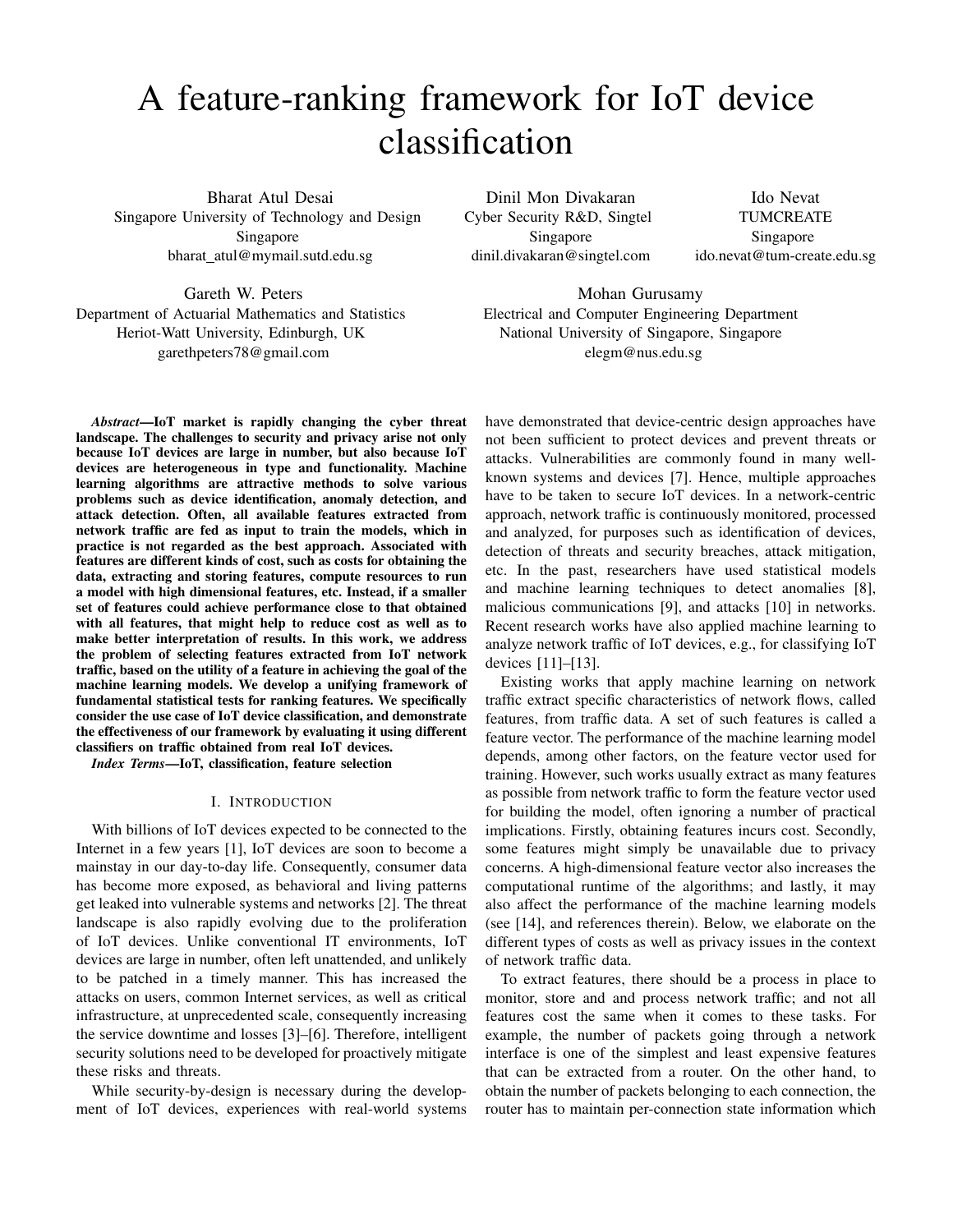requires memory that scales up with the number of active connections at a router. Similarly, features can be extracted from IP headers or packet payloads. For example, the ports accessed by a set of traffic connections can be extracted from the IP header of packets. However, extracting the number of DNS queries for a particular domain name (which is useful in identifying services/functions of IoT devices) requires processing of contents of DNS packets. Extracting contents from packets increases storage cost as well as the cost of minimizing the risk of breaching privacy. Besides, as the complexity of a feature increases, more computational and memory resources are required [15], thereby increasing the cost of obtaining the feature. In other scenarios, some features might simply be unavailable if the appliance in operation does not support processing of the corresponding data. For example, extracting IP header information of each transiting packet is considered impractical in core Internet routers. Even meta information of packets, such as NetFlow records [16], may be supported only with sampling, as unsampled NetFlow requires upgrade of not only existing routers, but also the infrastructure to support storage and processing of large volumes of streaming data. Hence, obtaining such information results in costly upgrades. One could also purchase datasets or use a paid subscription service to enrich the data obtained from network traffic (e.g., with geolocation of IP addresses [17]) or to label the obtained data using a crowdsourcing marketplace (e.g., Amazon Mechanical Turk [18]).

Network data contains confidential information of users, and therefore also raises privacy concerns. While it is obvious that packet payloads contain confidential data, sensitive information of users can even be extracted from IP headers. For example, processing of destination IP addresses of users reveals their browsing behavior. Therefore, depending on the privacy policies, some data might not be available, while other features might be available but at a cost. For example, there may exist a policy that mandates anonymization of client IP addresses to minimize the possibility of learning behaviors of particular clients. Anonymization, in a way that is useful for analysis, say, using prefix preserving anonymization [19], adds to the cost of feature extraction.

Due to the above reasons, it is important to be able to select features that are not only useful in achieving the problem objectives but also in meeting the constraints due to cost and privacy. In this work, we address the problem of feature selection in the context of IoT network traffic analysis. Specifically, we consider the use case of IoT device classification for which recent works have applied machine learning techniques. We develop a framework of fundamental statistical tests on (the population parameters of) various features of interest, and combine the scores from the different tests to rank features on their ability to differentiate IoT devices. We evaluate our framework by applying well-known machine learning algorithms for device classification using network traffic data collected from a set of real IoT devices. In the experiments, features are selected based on the ranking produced by our framework. The experiments demonstrate that



Fig. 1: Feature ranking framework

the performance of the classifiers are highly correlated with the ranking of features by our framework—a small set of highly ranked features is sufficient to achieve accuracy close to the empirical upper bound of accuracy obtained using all features.

Fig. 1 gives an overview of our framework. Features  $f_1, f_2, \ldots, f_k$ , denote the features, whose parameters are extracted from network traffic of IoT devices. A preliminary analysis of one such feature is presented in Section III, to motivate the need for measuring a feature's ability to differentiate the given set of devices. A feature has a certain distribution across a device; and a distribution can be represented by, say *l* 'population parameters'  $p_1, p_2, \ldots, p_l$   $(\hat{p}_1, \hat{p}_2, \ldots, \hat{p}_l)$ , are the estimates from traffic data). Corresponding to each population parameter, we propose a well-known statistical hypothesis test; these tests that measure the utility of features are described in Section IV. The output of the tests are used to compute a score for ranking features, using the 'Feature Ranking Algorithm' described in Section V. We evaluate the proposed framework with data from real IoT devices, in Section VI.

#### II. RELATED WORK

Device identification, classification, and profiling, are a set of related problems in the area of IoT security. Identifying devices helps in timely patching of vulnerable devices, mitigation of potential large-scale exploits, asset management, etc. Profiles of devices are useful in developing solutions for detecting anomalies—behaviours that deviate from the normal. Recent works used machine learning for addressing this problem [11]– [13], [20]. In general, the approach is to extract features from network traffic that can help to identify specific and possibly unique characteristics of each device; for example, the number of packets in an interval for particular applications (say, HTTP), the length of activity period of a device, the number of DNS queries in an interval, etc. However, existing solutions have extracted all possible features from network traffic, without considering the costs of obtaining the features.

Typically, best practice in machine learning involves choosing the least amount of features to obtain the highest prediction performance. This allows the model to be efficient and interpretable. Incorporating irrelevant features increases model complexity, without a substantial increases in model performance. This is because the addition of irrelevant features causes models to find spurious relationships which affects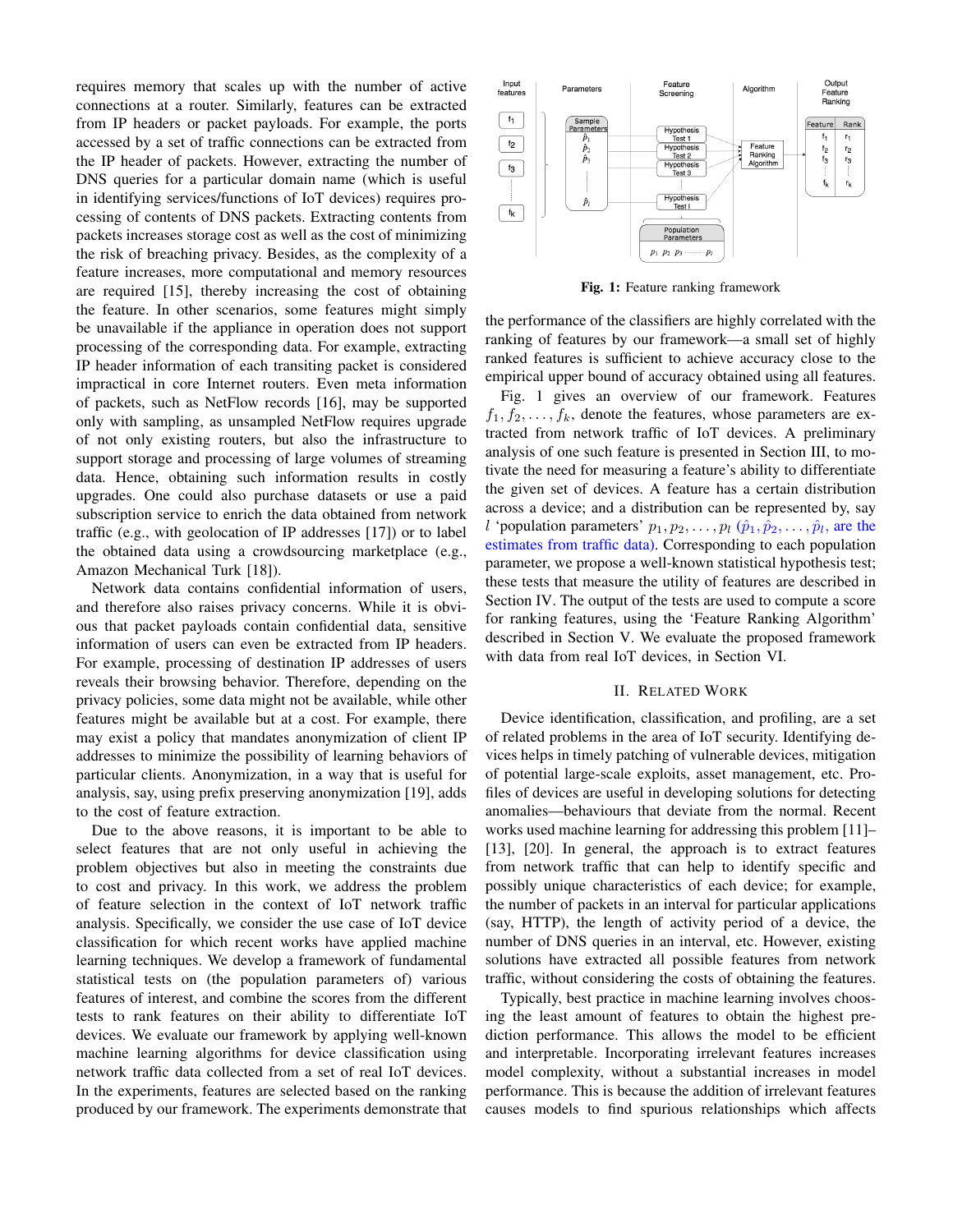model performance (e.g., refer [14]). Therefore, it is essential to determine which features add little value to prediction performance and remove them for the model training process.

In general, feature selection methods consist of wrapper methods, filter methods and model embedded methods. Wrapper methods use classifiers as a black-box to score feature subsets based of their predictive power [21]. For instance, sequential feature selection is a class of algorithms that add features to classification models in an iterative manner (e.g., greedy forward/backward feature selection [22]). A metric such as the Akaike information criterion (AIC) or Bayesian information criterion (BIC) is used to assess the model at each instance, and ultimately decide which feature subset results in the best model performance. Previous works such as [23] have utilized such a framework for network flow classification problems. However, wrapper methods are computationally too expensive as they have to search the entire feature space and continuously build classifier models for comparison.

Some machine learning models inherently rank features; these techniques when used for feature ranking are known as model embedded methods. For instance, recursive partitioning methods [24] such as classification or regression trees involve making branch splits based on feature importance that would ultimately lead to a leaf which represents some class label. These splits are based on a criterion such as the Gini index [25] in determining a feature's importance for a particular split. Ultimately, all class labels are granted leaves based on these splits, and a list of features are produced, which are ordered by their importance in determining the splits. The disadvantage of model embedded methods is that they place a restriction on the type of models available for the user to make use of for the classification objective. In this paper, we present a dynamic, feature selection framework that does not use any classification model, and hence is independent of model choice.

Lastly, filter methods make use of some discriminating criterion to determine if a feature is useful or not. Wellknown filter methods include consistency based [26] and correlation based feature selection [27]. Consistency based feature selection ensures that the subset of selected features has similar distribution patterns for each class, whereas correlation based feature selection takes into account the utility of individual feature as well as the correlation between the features. While filter methods are both independent of model choice and computationally less intensive, they are often not holistic enough. If some classes cannot be distinguished using just that one filter method, then the feature is deemed to have less utility even if the classes could be discriminated using some other filter method. The framework we develop here incorporates multiple filter methods, and unifies their outputs in a way to obtain a single metric that is representative of a feature's utility in differentiating different classes (devices).

# III. PRELIMINARY DATA ANALYSIS

Here we present an exploratory analysis of network traffic from IoT devices. For this purpose, we consider 15 IoT devices, of differing functionality and from different vendors, each numerically labeled; see Table I. We extract features by splitting traffic into 15-minute time-windows. While there are numerous features that can be extracted from network traffic of IoT devices (more than 100 features were identified in [13] for device classification), we consider only one feature for this preliminary analysis. In each time-window, and for each IoT device, we extract what we call the 'activity period' of a device. This is the time between the first and last packets of a particular device in a given time-window.(ie. Although the time-window is 15 minutes, the activity period of a device might be just 10 minutes or even 30 seconds.)



Fig. 2: Box plot of feature distribution across 15 IoT devices

The distribution of this feature for each device is represented as box plots in Fig. 2. It can be observed, while some devices (e.g., device no. 1 and device no. 2) can clearly be differentiated using this feature, for some others (e.g., device no. 9 and device no. 11) this feature does not have sufficient discriminatory power. In the case of device no. 5, we also note that there are a large number of outliers. Evidently, it is not easy to get a measure of a feature's discriminatory power by visually analyzing distributions of features. Indeed, from our experience of observing box plots of many features, we find the need to devise a systematic methodology that quantifies the ability of a feature to differentiate devices. If at least some devices can be differentiated by a feature, then that feature might contribute to the classification model built by machine learning algorithms.

# IV. METHODS FOR MEASURING FEATURE UTILITY

In this section, we develop a framework that evaluates the utility of features in discriminating between classes (devices here) using multiple statistical tests. Subsequently, we combine the information on feature utility from each of the statistical tests, to rank the features according to their discriminatory power. This framework can be extended to the context of multiple-class classification in general.

Below, we briefly describe how statistical hypothesis testing can be used as a filter method for determining the discriminatory power of features. We then detail the proposed statistical tests that form the basis of our feature-ranking framework. The feature ranking algorithm is developed in Section V.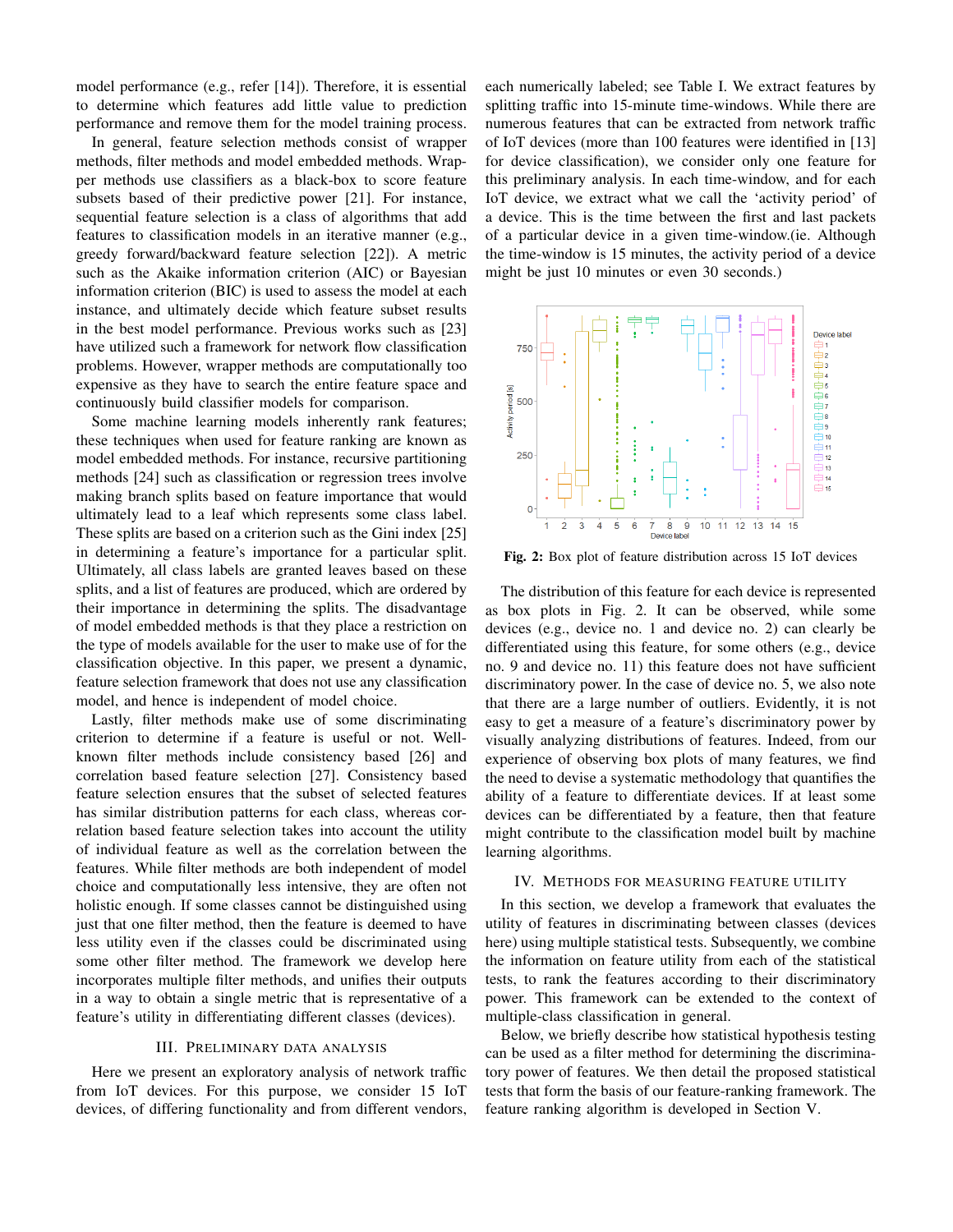# *A. Hypothesis Testing*

In hypothesis testing, a claim is made regarding the value of a population parameter (e.g., mean, median, variance, etc.) that describes a population in some way, where the claim is referred to as the null hypothesis. The alternative hypothesis is the statement that proposes that the value of the parameter is different from what is being claimed in the null hypothesis. Hypothesis testing is thus a framework to formally accept or reject the claim that is being made in the null hypothesis.

Using the framework of hypothesis testing, we can make claims regarding various population parameters (defined below) of features of IoT devices. More specifically, for a given feature, if the population parameters of two devices are not equal (in statistical sense), then we can likely discriminate between the two devices using that feature.

# *B. Feature Screening*

Let  $f = (f_1, f_2, \ldots, f_k)$  denote a feature vector representing network traffic of IoT devices. For simplicity, we drop the index and use  $f$  to denote a feature. Packet size is an example of a feature. Each feature  $f$  has a distribution, and therefore can be represented by a number of *population parameters*. For example, packet size is a feature often used in traffic analysis; and the parameters that can be used to evaluate the goodness of this feature are the means, the standard deviations, etc. of the distributions over the different devices (say, mean of smart bulb against mean of smart camera). In this work, we consider four population parameters to evaluate a feature. They are: mean, median, variance, and distribution similarity. While this is not an exhaustive list, we limit our study to these widely used effective parameters. Henceforth, the set of population parameter is denoted as  $P$ ; and in this work  $|P| = 4$ .

Below we describe feature screening techniques (or filter methods), which are essentially statistical tests, to evaluate all four population parameters of a given feature. However, each statistical test only compares distributions corresponding to two devices for the same feature. Coming back to our example of packet sizes, we take the distribution of packet sizes for devices  $i$  and  $j$ , and evaluate this feature using the four tests corresponding to the the four population parameters. For example, the test on mean will tell us if the mean packet size of device  $i$  and that of device  $j$  are statistically equal.

*1) Student's* t*-test:* To compare the means of two distributions (say, of two devices), we use the Student's  $t$ -test [28]. The test assumes that the distribution of the sample means follow normal distribution. As such, the null hypothesis  $(H_0)$ and alternative hypothesis  $(H_{\alpha})$  are:

$$
H_0: \mu_i^f = \mu_j^f,
$$
  

$$
H_\alpha: \mu_i^f \neq \mu_j^f;
$$

where  $\mu_i^f$  and  $\mu_j^f$  are the means of feature f over devices  $i$  and  $j$ , respectively. We are thus comparing whether the mean of the distribution of feature  $f$  across the device  $i$  is the same as the mean of the distribution of  $f$  over device  $i$ . Even if the mean of one device distribution is slightly greater than or smaller than the mean of the other device distribution, we say that the population parameters are statistically equal tolerated by a threshold for deviation. Whether the deviation is statistically significant or not is decided by computing a two-tailed hypothesis test with some predefined confidence interval. The two-tailed hypothesis test allows the parameters to deviate in both directions, while the threshold for tolerated deviation is determined by a confidence level. If the null hypothesis is rejected, we infer that the means corresponding to the two devices can be used to distinguish between them with certain level of confidence. The test statistic  $T$ , follows the  $t$  distribution under the null:

$$
T = \frac{(\bar{X}_i^f - \bar{X}_j^f)}{\sqrt{\frac{{s_i^f}^2}{c_i} + \frac{{s_j^f}^2}{c_j}}}
$$

where  $\bar{X}$ , s, c are the sample mean, variance and the count of the observed samples; the superscript denotes a feature  $f$  in  $f$ , and the subscript denotes the device. If the test statistic  $T$  is greater than that of some pre-determined critical value at the specified confidence interval, the null hypothesis is rejected, and consequently the pair of devices can be differentiated using the mean of feature f.

*2) Brown-Forsythe Test:* The Brown-Forsythe test is used to test if the distributions of the samples from the  $i<sup>th</sup>$  and  $j<sup>th</sup>$  devices have the same variance [29]. Unlike Student's ttest which tests first order information, the Brown-Forsythe test makes a test on second order information. The null and alternate hypotheses are:

$$
H_0: \sigma_i^{f^2} = \sigma_j^{f^2},
$$
  

$$
H_\alpha: \sigma_i^{f^2} \neq \sigma_j^{f^2}.
$$

Let  $x_i^f$  be the random variable for observations of feature  $f$ from device i. (For readability, we drop superscript  $f$  denoting feature.) The test statistic used under the null hypothesis is:

$$
W = (c-2) \frac{\sum_{i=1}^{2} c_i (z_i - \bar{z})^2}{\sum_{i=1}^{2} \sum_{m=1}^{c_i} (\bar{z}_{i,m} - \bar{z}_i)^2}
$$

where:

- $z_{i,m} = |x_{i,m} \tilde{x}_i|$ ; where for device i,  $x_{i,m}$  is the i<sup>th</sup> sample, and  $\tilde{x}_i$  the median;
- $\bar{z}_i = \frac{1}{c_i} \sum_{n=1}^{c_i} z_{i,m};$
- $\bar{z} = \frac{1}{c} \sum_{i=1}^{c} \sum_{m=1}^{c_i} z_{i,m};$
- $c_i$  is the number of observations of device  $i$ ; and
- $\bullet$  *c* is the total number of observations.

If the value of the test statistic  $W$  is greater than that of the critical test value at the specified confidence level, then we can conclude that there is sufficient evidence for the null hypothesis to be rejected. And that means, we can discriminate between any two devices based on the variance parameter of the device distributions of the concerned feature.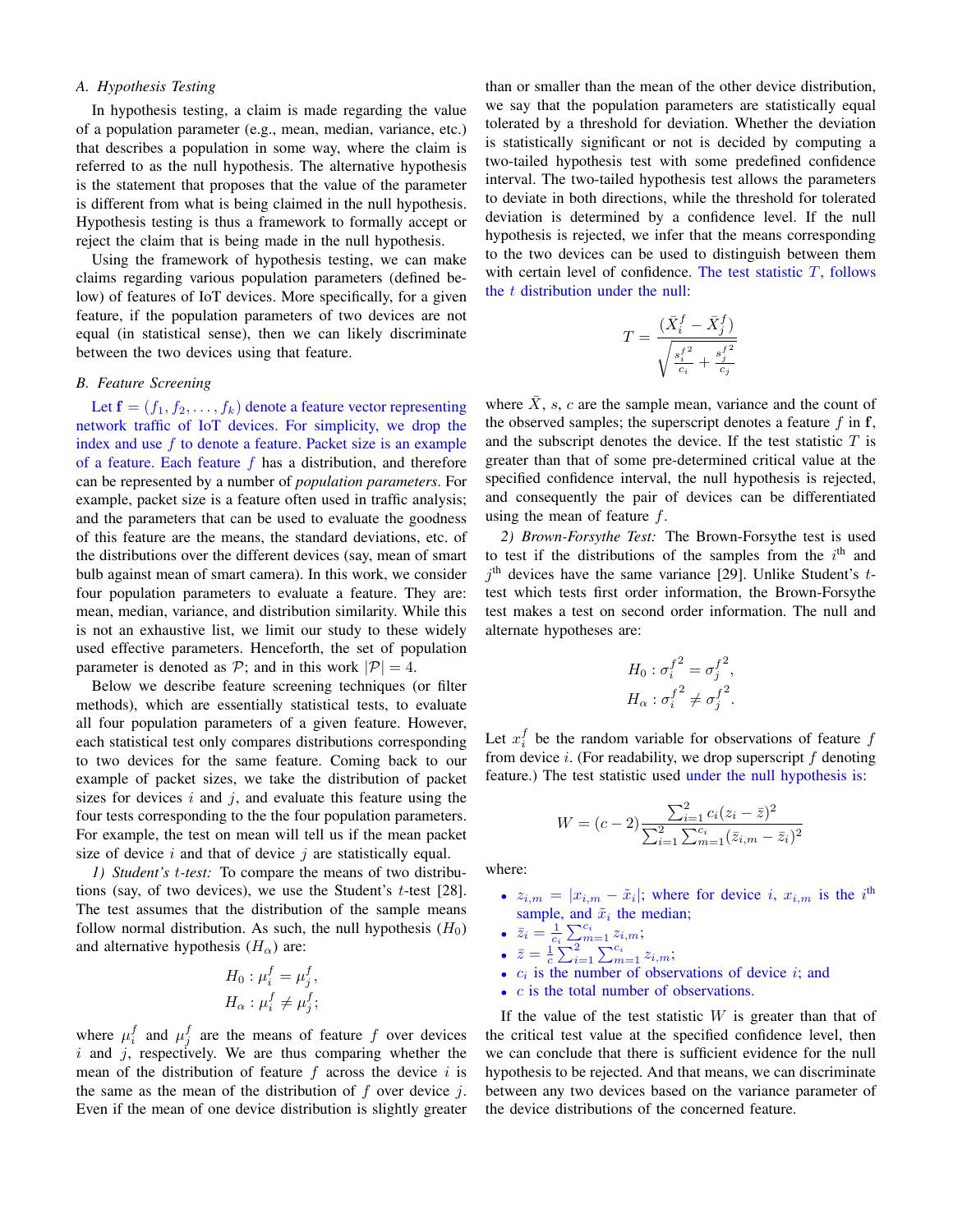*3) Mann Whitney U Test:* To make use of the median population parameter for comparison between device distributions, we utilize the Mann Whitney U Test. The test can generally be used to compare if the distributions of the  $i<sup>th</sup>$  and  $j<sup>th</sup>$  devices are equal. However, if the the distributions are identical, except for a location difference, the Mann Whitney U test compares distribution median difference values. But even if the distribution shapes differ, the test would correspond to comparing the stochastic ordering of the two device distributions.

$$
H_0: P(x_i^f > x_j^f) = \frac{1}{2}
$$
  

$$
H_{\alpha}: P(x_i^f > x_j^f) \neq \frac{1}{2}
$$

Based on the null and alternative hypothesis, the test statistic for the Mann Whitney U test can be interpreted as the number of cross-sample pairs, where, for a feature  $f$ , an observation from the first device, is larger than that of an observation from the second device. The total count of pairwise comparisons that can be made is  $c_i \times c_j$ , where  $c_i$  and  $c_j$  represent the number of observations in the  $i<sup>th</sup>$  and  $j<sup>th</sup>$  devices, respectively.

If the distributions have the same median, then each observation from the first device has an equal probability of being greater than or smaller than each observation from the sample of the second device. The number of times an observation from the first device is greater than than an observation from the second is denoted by the test statistic  $U_i$ . The corresponding count for the observations from the second device being greater than that of the first device is denoted by  $U_i$ .

Under the null hypothesis,  $U_i = U_j$ . If the difference in medians of the device distributions is significant enough, the U statistic would be larger than the critical value at the specified confidence levels, thereby implying that the median parameter can be utilized to discriminate the pair of devices.

*4) Kolmogorov-Smirnov test:* In order to use similarity of distributions as a population parameter for comparison, we apply the Kolgomorov-Smirnov test [30]. It tests for the goodness of fit of one distribution to another, by comparing distance between the shapes of the device distributions. The null and alternative hypotheses are:

 $H_0$ : devices i and j have the same distribution

 $H_{\alpha}$ : devices i and j do not have the same distribution

The test statistic used under the null hypothesis is:

$$
D_{i,j}^f = \sup_x |\hat{\mathcal{F}}_i^f(x) - \hat{\mathcal{F}}_j^f(x)|;
$$

where, for a given feature f,  $\hat{\mathcal{F}}_i^f$  and  $\hat{\mathcal{F}}_j^f$  are the empirical cumulative distribution functions (ECDFs) of devices  $i$  and  $j$ that are being compared. The test statistic can be understood as the difference in distances between the two considered distributions at various percentiles along the ECDFs of the devices. The greater the difference between the two distributions, the larger the test statistic would be. If this test statistic is greater than the critical value at the specified confidence level, then the null hypothesis is rejected.

# V. FEATURE RANKING ALGORITHM

In the previous section, we defined four filter methods corresponding to the four population parameters, using hypothesis testing. Each of these tests is used for comparing two device distributions of a particular feature. In other words, they are pairwise tests. In the following section, we propose a novel strategy that carries out this comparison for each pair of devices, and more importantly combines the results of these different hypothesis tests. The objective of this procedure is to obtain a score for each feature, which is indicative of its discriminatory power to differentiate between devices, and then rank features based on the score. This ranked list of features can be used for feature selection, where the minimum number of top-ranked features can be obtained for the respective classification models.

First, all the filter methods are used to compare between devices for a given feature. For each filter method, if there exists sufficient evidence to reject the corresponding null hypothesis at the predefined confidence level, we can conclude that the population parameter for that filter method can be used to distinguish between two devices. We therefore assign a boolean score for the pairwise test (the hypothesis test using distributions of two devices); if the null hypothesis is rejected, we assign a score of one, and if it is not rejected, we assign a score of zero.

This procedure is repeated across all pairs of devices for each of the filter methods. Therefore, for one feature and  $n$  devices, there are  $\binom{n}{2}$  pairwise hypothesis tests. This translates to a total of  $\frac{(n)(n-1)}{2}$  number of elements (boolean values), which we represent using a matrix S. The boolean element  $S_{f,p,i,j}$  is indicative of whether the particular pairwise hypothesis test on feature's  $f$  parameter  $p$ , between devices  $i$  and  $j$ , was rejected or not. The results for one filter method for a given feature comprise the lower triangular matrix, represented in Eq. (1). It is a lower triangular matrix because the hypothesis tests are performed for each unique pair of devices only once. Hence, the diagonal and the upper triangle of the matrix is denoted with a null element, NA.

$$
S_{f,p} = \begin{pmatrix} NA & NA & NA & \dots & NA & NA \\ S_{f,p,2,1} & NA & NA & \dots & NA & NA \\ S_{f,p,3,1} & S_{f,p,3,2} & NA & \dots & NA & NA \\ \vdots & \vdots & \vdots & \ddots & \vdots & \vdots \\ S_{f,p,i,1} & S_{f,p,i,2} & S_{f,p,i,3} & \dots & NA & NA \\ S_{f,p,j,1} & S_{f,p,j,2} & S_{f,p,j,3} & \dots & S_{f,p,j,i} & NA \end{pmatrix} (1)
$$

where:

$$
\mathcal{S}_{f,p,i,j} = \begin{cases} 1, & \text{if } H_0 \text{ is rejected.} \\ 0, & \text{if } H_0 \text{ is not rejected.} \end{cases}
$$

Once pairwise tests are conducted across all devices,  $|\mathcal{P}|$ number of binary lower triangular matrices (Eq. (1)) are computed per feature. Note, there are  $|\mathcal{P}|$  population parameters being compared for each feature. We now require a way to reduce these  $|\mathcal{P}|$  matrices into  $|\mathcal{P}|$  scalar *parameter scores*.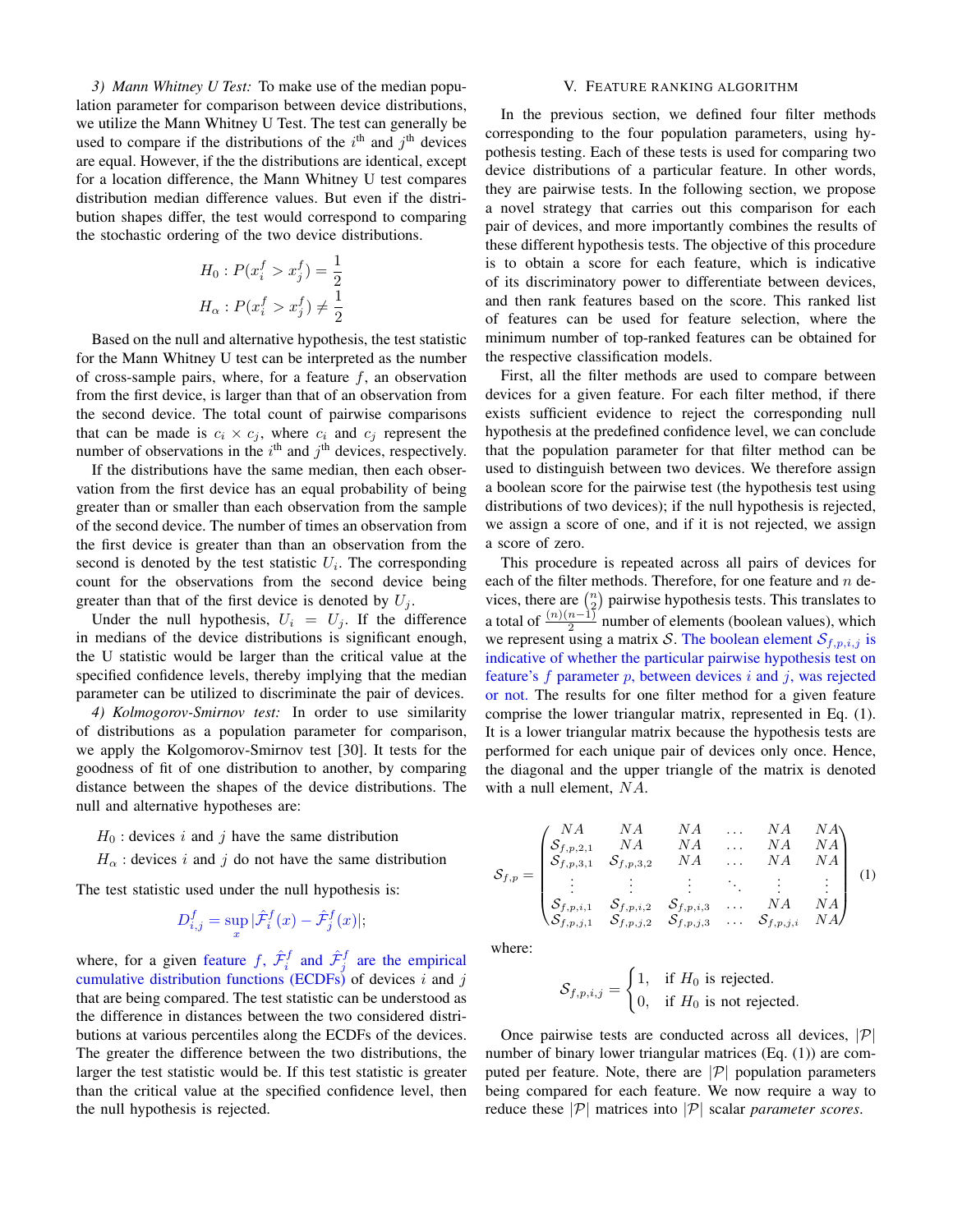We define the *parameter score* of population parameter  $p \in \mathcal{P}$  of a feature f, as the ratio of the total number of tests that failed the hypothesis to the total number of tests that were conducted. The parameter score thus represents the ability of a population parameter (w.r.t. a given feature) to discriminate between every pair of devices. Since there are  $|\mathcal{P}|$ population parameters, each feature would have  $|\mathcal{P}|$  parameter scores,  $\psi_{f,p}$ . To find  $\psi_{f,p}$ , we have to compute the  $\mathcal{S}_{f,p}$  across all pairs of devices, and then normalize the sum:

$$
\psi_{f,p} = \frac{\sum_{i,j;j>i}^{n} \mathcal{S}_{f,p,i,j}}{\left(\frac{(n)\cdot(n-1)}{2}\right)}
$$
(2)

where:  $0 \leq \psi_{f,p} \leq 1$ .

We then obtain, for each feature,  $|\mathcal{P}|$  number of parameter scores corresponding to all the population parameters:

$$
\psi_{f,1}, \psi_{f,2}, \psi_{f,3}, \ldots, \psi_{f,|\mathcal{P}|}
$$

Thus, we now have a well-defined way to determine which feature has the highest discriminatory power, on the basis of one of the  $P$  population parameters. Next, we would like to establish a method to determine which feature is best not just for one of the population parameters, but for all  $|\mathcal{P}|$  parameters that we have considered. We are thus determining an overall score for each feature, that is indicative of the feature's ability to discriminate between devices in general. This score is defined as the *feature score*. The proposed methodology for this procedure is to simply take the linear combination of each parameter scores (Eq. (2)), to yield the overall feature score,  $\psi_f$  (for feature f):

$$
\psi_f = \sum_{p \in \mathcal{P}} \omega_p \cdot \psi_{f,p} \tag{3}
$$

where:

$$
0 \le \omega_p, \psi_f \le 1
$$

Weights  $\omega_p$ 's are assigned to parameter scores  $\psi_{f,p}$ 's. These weights give an indication about the relative contribution from each parameter score towards the overall feature score. The value of these weights could be based on the computational budget afforded to calculate the respective parameters, or are perhaps based on the power of the parameter's hypothesis test. While finding the 'right' set of weights is an interesting problem, we consider the problem outside the scope of this work. Instead, over here, we assign equal weights to all population parameters; i.e.,  $w_1 = w_2 = \cdots = w_{|\mathcal{P}|} = \frac{1}{|\mathcal{P}|}$ . In future, we will study the problem of determining the optimal weights. Listing 1 presents the steps to compute feature scores.

#### VI. PERFORMANCE EVALUATION

In the following, we describe the experimental setup and the metrics for evaluation; subsequently, we present the results.

# *A. Experimental procedure*

For the experiments, we used 15 IoT devices listed in Table I. These devices were connected to the Internet via a gateway; and network traffic of the IoT devices was captured at this gateway. Traffic was split in 15-minute intervals, and the number of sessions captured per device is listed in the

# Algorithm 1 computeFeatureScore( $S, W$ )

**Input:** Matrix S; list of weights  $W = \omega_1, \omega_2, \dots, \omega_{|\mathcal{P}|}$ 

1:  $\psi_f \leftarrow 0$   $\triangleright$  Initialize feature score  $\psi_f$ 2: for  $p \in \mathcal{P}$  do 3:  $\psi_{f,p} \leftarrow 0$   $\triangleright$  Initialize parameter score  $\psi_{f,p}$ 4: **for**  $i, j \in \{1, 2, ..., n\}$  and  $j > i$  **do** 5:  $\psi_{f,p} = \psi_{f,p} + \frac{S_{f,p,i,j}}{(n-1)!}$  $\left(\frac{(n) \cdot (n-1)}{2}\right)$  $\triangleright$  Normalise and add 6: end for 7:  $\psi_f = \psi_f + \omega_p \cdot \psi_{f,p}$ 8: end for

9: **return**  $\psi_f$ 

TABLE I: Information on IoT devices used

| Label | <b>Device</b>          | <b>Brand</b>     | <b>Sessions</b> |
|-------|------------------------|------------------|-----------------|
|       |                        |                  | captured        |
| 1     | Echo dot               | Amazon           | 490             |
| 2     | Smart remote           | <b>Broadlink</b> | 480             |
| 3     | Camera (DCS930L)       | $D$ -Link        | 384             |
| 4     | Camera (DCS5030L)      | $D$ -Link        | 410             |
| 5     | Smart socket (DSPW215) | $D$ -Link        | 672             |
| 6     | Chromecast             | Google           | 297             |
| 7     | Home control           | Google           | 529             |
| 8     | Smart socket           | Oittm            | 394             |
| 9     | Hue light              | Philips          | 644             |
| 10    | Smart things           | Samsung          | 587             |
| 11    | Smart bulb (LB100)     | TP-Link          | 482             |
| 12    | Camera (NC250)         | TP-Link          | 587             |
| 13    | Camera (NC450)         | TP-Link          | 494             |
| 14    | Smart socket (HS100)   | TP-Link          | 452             |
| 15    | Smart socket (HS110)   | TP-Link          | 387             |

table. We extracted 111 features from the network traffic of IoT devices. Due to limitation of space, we refer readers to Section III of [13], where features are listed and explained. Of these 111 features, 94 are continuous numeric type features that could be used for device classification.

#### *B. Metrics for model evaluation*

Let TP, TN, FP, and FN, denote the number of True Positives, True Negatives, False Positives, and False Negatives, respectively, of a classification test. Precision is the proportion of correction predictions, of all the instances predicted to be of a particular classs; i.e.,  $\frac{TP}{TP+FP}$ . Recall is the proportion of correct predictions (of the true instances) of a class; i.e.,  $\frac{TP}{TP+FN}$ . Given these, the metrics we used to evaluate the predictive performance of classifiers are:

- Accuracy: Of all predictions, proportion of predictions that are correct; i.e.,  $\frac{TP+TN}{TP+TN+FP+FN}$
- F1 Score: The harmonic mean of the model's precision and recall,  $2 \cdot \frac{\text{Precision-Recall}}{\text{Precision+Recall}}$ .

# *C. Results*

The tests described in Section IV-B were conducted at a 95% confidence interval for  $|\mathcal{P}| = 4$  sample parameters, on all  $k = 94$  features. As a result, a total of 376 matrices ( $S_{f,p}$ 's) are obtained. These were reduced to 376 parameter scores, represented by a  $k \times |\mathcal{P}|$  matrix where each row corresponds to a unique feature, and columns correspond to the parameter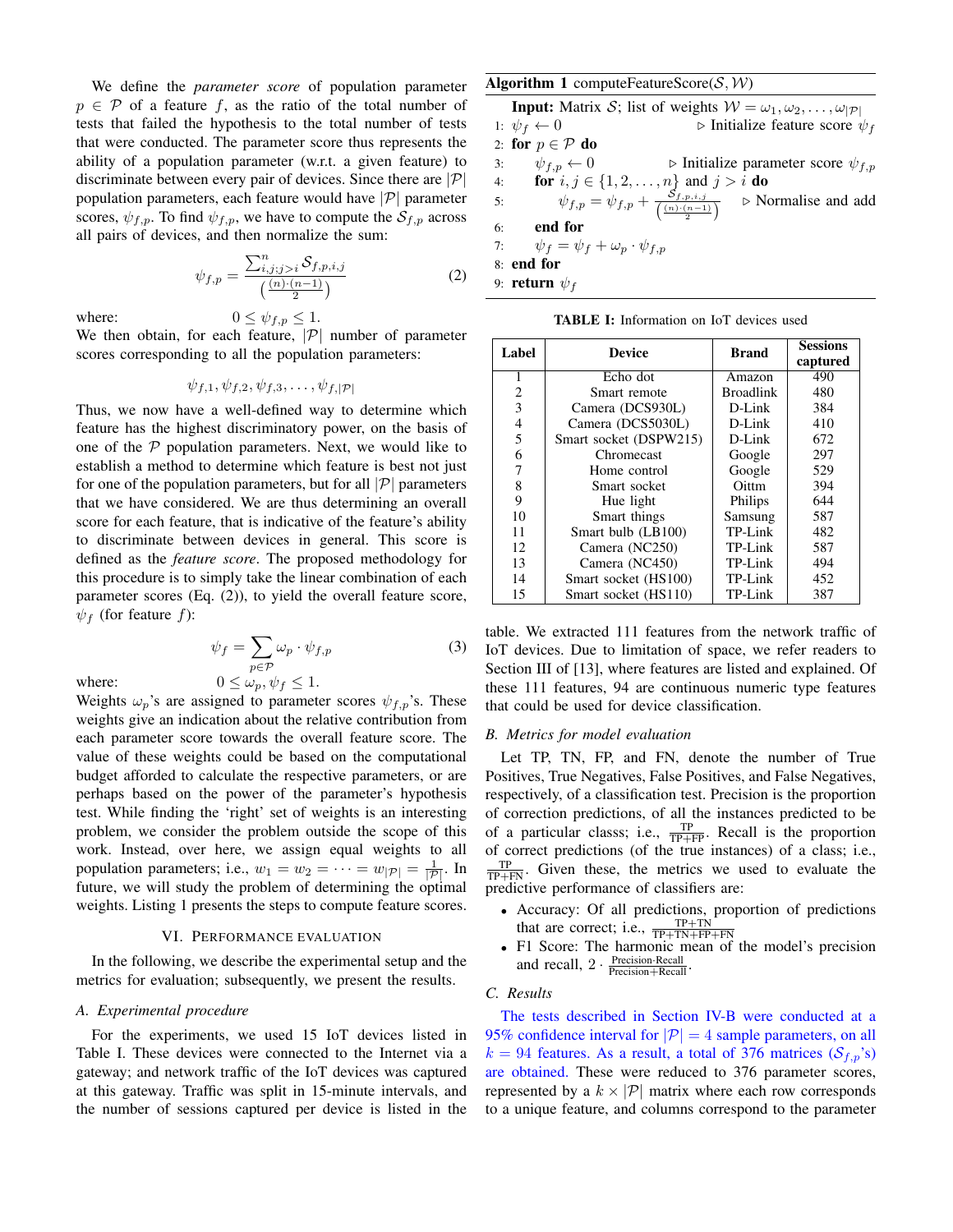TABLE II: F1 scores for different classifiers

| <b>Classifier</b> |                            | <b>Features</b> |       |        |          |           |                 |                  |
|-------------------|----------------------------|-----------------|-------|--------|----------|-----------|-----------------|------------------|
|                   | Type                       | All             | Top 5 | Top 10 | Middle 5 | Middle 10 | <b>Bottom 5</b> | <b>Bottom 10</b> |
|                   | Naive Bayes                | 0.917           | 0.757 | 0.731  | 0.390    | 0.333     | 0.083           | 0.130            |
|                   | <b>Classification Tree</b> | 0.981           | 0.851 | 0.851  | 0.401    | 0.460     | 0.130           | 0.130            |
|                   | Bagging                    | 0.956           | 0.926 | 0.933  | 0.427    | 0.451     | 0.130           | 0.130            |
|                   | Random Forest              | 0.924           | 0.863 | 0.865  | 0.434    | 0.460     | 0.086           | 0.130            |
|                   | SVM (Linear Kernel)        | 0.968           | 0.807 | 0.847  | 0.381    | 0.401     | 0.130           | 0.130            |

scores. These parameter scores were aggregated with equal weights into a final list of k feature scores,  $\psi_f$ . The list of feature scores were sorted in descending order, such that the highest ranked features would appear at the top of the table. In the following section, we investigate whether the top-ranked features actually result in greater classification performance.

The top, middle and bottom ranked features were fed into various off-the-shelf machine learning algorithms that are commonly utilized in practice. The following tree-based models were selected: Classification Trees, Random Forests, and Bootstrap Aggregation (Bagging). The Naive Bayes classifier was chosen from a family of probabilistic models based on Bayes Theorem and lastly, the Support Vector Machine (SVM) model with a linear kernel from kernel based classification approaches, were picked for the experiments.

Figures 3, 4 and 5 present the test accuracy for each classifier, obtained with different sets of features. As indicated, we selected sets of five and ten features from the top (Fig. 3), middle (Fig. 4), and bottom (Fig. 5), of the feature list sorted by our ranking framework. In all the three figures, we have also plotted the accuracy achieved when all 94 features are used. We also provide F1 scores in Table II, which reflect similar trends as the results on accuracy. We make the following important observations from these results.

The classifiers which were fed with the top-ranked features, consistently outperformed classifiers that were fed with middle-ranked features; which in turn consistently outperformed classifiers that were fed with the bottom-ranked features. This trend is an empirical validation of our featureranking framework—*better the ranking of the features used for the classifier, the higher is its predictive performance.*

Another observation comes from Fig. 3. Most classifiers achieve high accuracy (greater than 80%) with just five top-ranked features. Indeed, for the three best performing classifiers—Classification Trees, Random forests, and Bagging, the average (relative) drop in accuracy is only  $\approx 6\%$ . This means that, with only five features, classifiers can achieve close to the best possible accuracy obtained with all the features. In other words, the number of features can be significantly reduced without a loss in classification accuracy, thereby bringing down cost of feature extraction and model complexity.

When we compare the accuracy of models fed with top five features as opposed to those fed with the top ten (in Fig. 3), we observe that the marginal increase in accuracy is negligible. In fact, in the case of Naive Bayes, we see a decrease in accuracy when more features are added. Therefore, we decided to investigate whether there exists some critical point, such that addition of more features to the model after the critical point does not result in significant increase in test accuracy.



Fig. 3: Test accuracy with top-ranked features



Fig. 4: Test accuracy with middle-ranked features



Fig. 5: Test accuracy with bottom-ranked features

This critical point, would thus represent, empirically, the optimal number of features to be chosen for the classification model's accuracy. In this experiment, we incrementally added features from our ranking table, starting with the highest ranked feature, followed by the next lower-rank feature, until all features are added to the model. The test accuracy for each classification model at every iteration is calculated and plotted (after smoothing) in Fig 6.

In Fig 6, we observe that the test accuracy of the models increases sharply at first before plateauing at some critical value. This is the point beyond which the utility of adding another feature has a negligible effect on the model's accuracy. Alternatively, users may decide to set a desired test accuracy